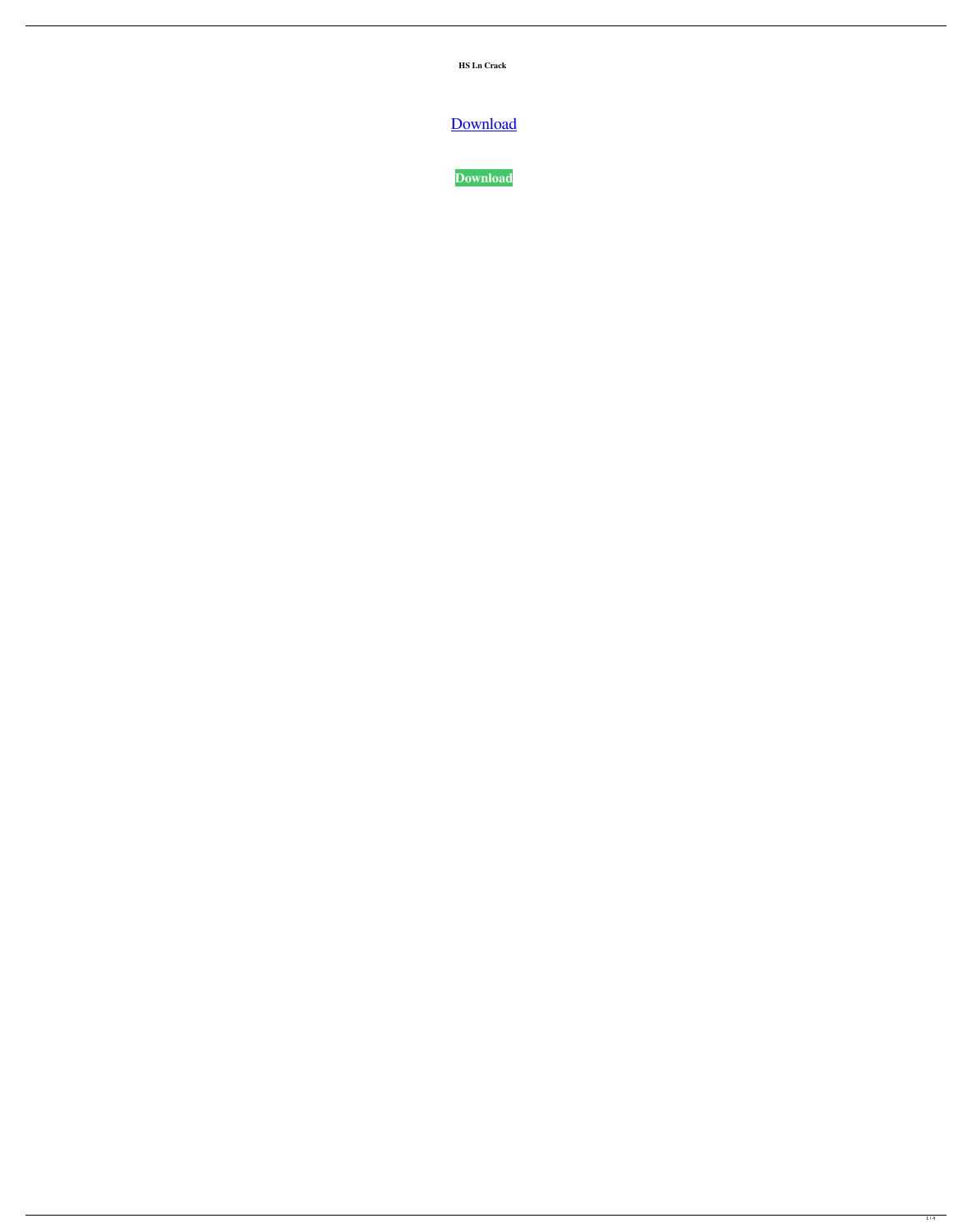## **HS Ln Crack + X64**

HS Ln is a lightweight command line utility designed to help you create Hard Links, SmartCopies, junctions or SymbolicLink structures on NTFS volumes. According to the developer, the tool acts as a Swiss Army Knife that pr the said file that may have more than one path reference on the same volume. Considering that it is basically a mirrored copy of a file, it means that there is no need to duplicate it. The direct advantage is that you can The downside of hard links is that they can solely be linked in the same volume and, of course, they do not work on other file systems like FAT. Therefore, you need to copy it to another volume and create other hard links SmartCopies are created for all files. - Link existing files to new ones - Copy directory recursively - Hardlinks, Symlink and Copy any file and folders. - Copy drive to folder and its contents from a drive - Copy to drive folders - Copy a drive to another drive - Copy a drive to another folder - Free space calculation - List of used files with size - Extract an archive - Create an archive - Create an ISO image - Rename file - Change file at file owner - Change file group - Set file times - Display and change the context menu - Copy file to a folder - Make a copy of a file or folder - Write a shortcut - Rename a folder - Search a file - Search a folder -

#### **HS Ln Crack +**

Hardlinks Hardlinks are hard-linked references to other files. They may represent the same file or different instances of the same file. You can create hardlinks in NTFS without being an administrator, but it is strongly r create a duplicate of the file you want to have hardlinked. Instead, all you have to do is create a hard link to the existing file and it will contain the same contents. Symbolic Links In UNIX and Unix-like operating syste symbolic link is that a hard link points to an existing file, while a symbolic link simply creates a shortcut to a file. Hard links may be easier to work with than symbolic links because you cannot modify a symbolic link t used in the command-line when you are creating a reference to a file or folder and you don't want to get into the hassle of a symbolic link. Hard links may also be more secure than using symbolic links in the following cas want to track which files have changed and are needed for a backup. Symbolic Links • When you want to create a shortcut to a folder or file that can be dangerous to share. • When you want to maintain a consistent set of fi from one drive to another. Hard Links Hard links can be created using the command line with the following syntax: hardlinks Example: HardLinks Ln 81e310abbf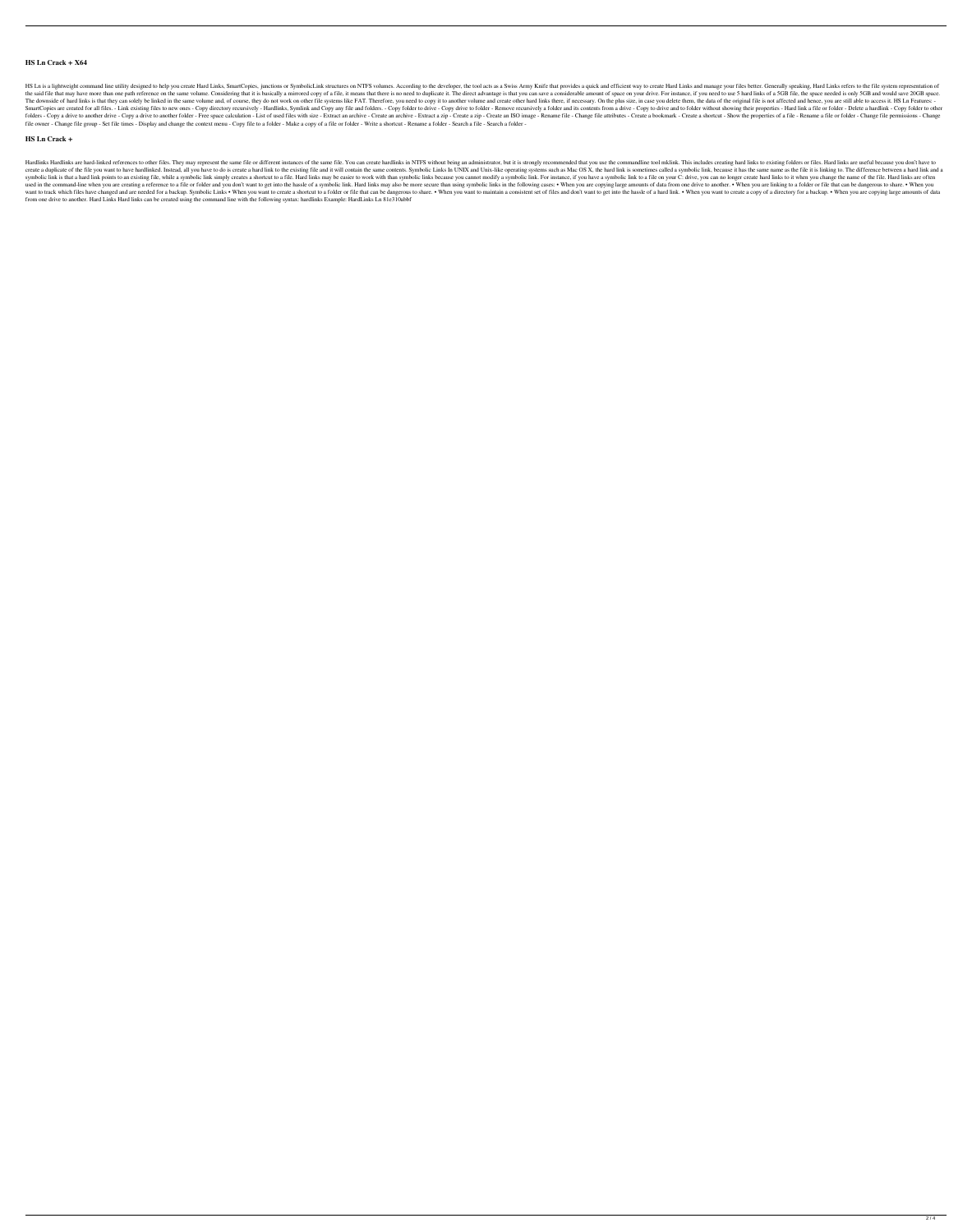# **HS Ln Crack + License Code & Keygen**

-- The HandySoft Linker is a light, easy to use tool to create, copy and remove hard links and junctions from or to NTFS volumes. HS Ln was designed with beginner users in mind. It can be used quickly to copy or create fil so that you will be able to create, copy and remove hard links and junctions in a safe and easy way. HS Ln is completely freeware, so you can download it, use it, share it, and even modify it to customize it. You can see t Show Help - F6 (PC keyboard): Show window and filelist - F11 (PC keyboard): Maximize window - F12 (PC keyboard): Maximize window and keep window border - F1 (PC keyboard): Minimize window - F2 (PC keyboard): Minimize all w keyboard): Minimize all windows and keep window border - F7 (PC keyboard): Restore all windows and keep window border - F8 (PC keyboard): Minimize all windows and hide window border - F9 (PC keyboard): Restore all windows window border - F12 (PC keyboard): Restore all windows and hide window border - F13 (PC keyboard): Quit (Close) - F14 (PC keyboard): Bring back to the desktop - F15 (PC keyboard): Search text in the clipboard - F16 (PC key search result - F20 (PC keyboard): Show my desktop - F21 (PC keyboard

## **What's New In?**

A symbolic link is a special type of file (under Microsoft Windows NTFS) that acts as a reference to another file or directory. The symbolic link is basically a shortcut that points to a specific file or folder on a disk. I files like shortcuts do. Therefore, the main benefit of symbolic links is that they save valuable disk space. While a shortcut file is stored on the same disk, as the file it refers to, symbolic links can be at of disk s like any other file. In addition, the data inside the symbolic link does not actually exist on the disk. Differences between Hard Links and Symbolic Links: A hard link is an essential file reference that points to a file o Including itself will not be affected and it will continue to reference to the original file or directory. In contrast, a symbolic link is a shortcut that points to another file on a disk. This means that it duplicates the Windows Registry Keys: Hard Links (NTFS-LNK): HKEY\_CURRENT\_USER\Software\Microsoft\Windows\CurrentVersion\App Paths\ Symbolic Links (NTFS-SYMLK): HKEY\_CURRENT\_USER\Software\Microsoft\Windows\CurrentVersion\App Paths\Symlin / /t Hard Link ntfsfhl.exe: HKEY\_CURRENT\_USER\Software\Microsoft\Windows\CurrentVersion\App Paths tfsfhl.exe\e HKEY\_CURRENT\_USER\Software\Microsoft\Windows\CurrentVersion\App Paths tfsfhl.exe\ted HKEY\_CURRENT\_USER\Software HKEY\_CURRENT\_USER\Software\Microsoft\Windows\CurrentVersion\App Paths tfsf